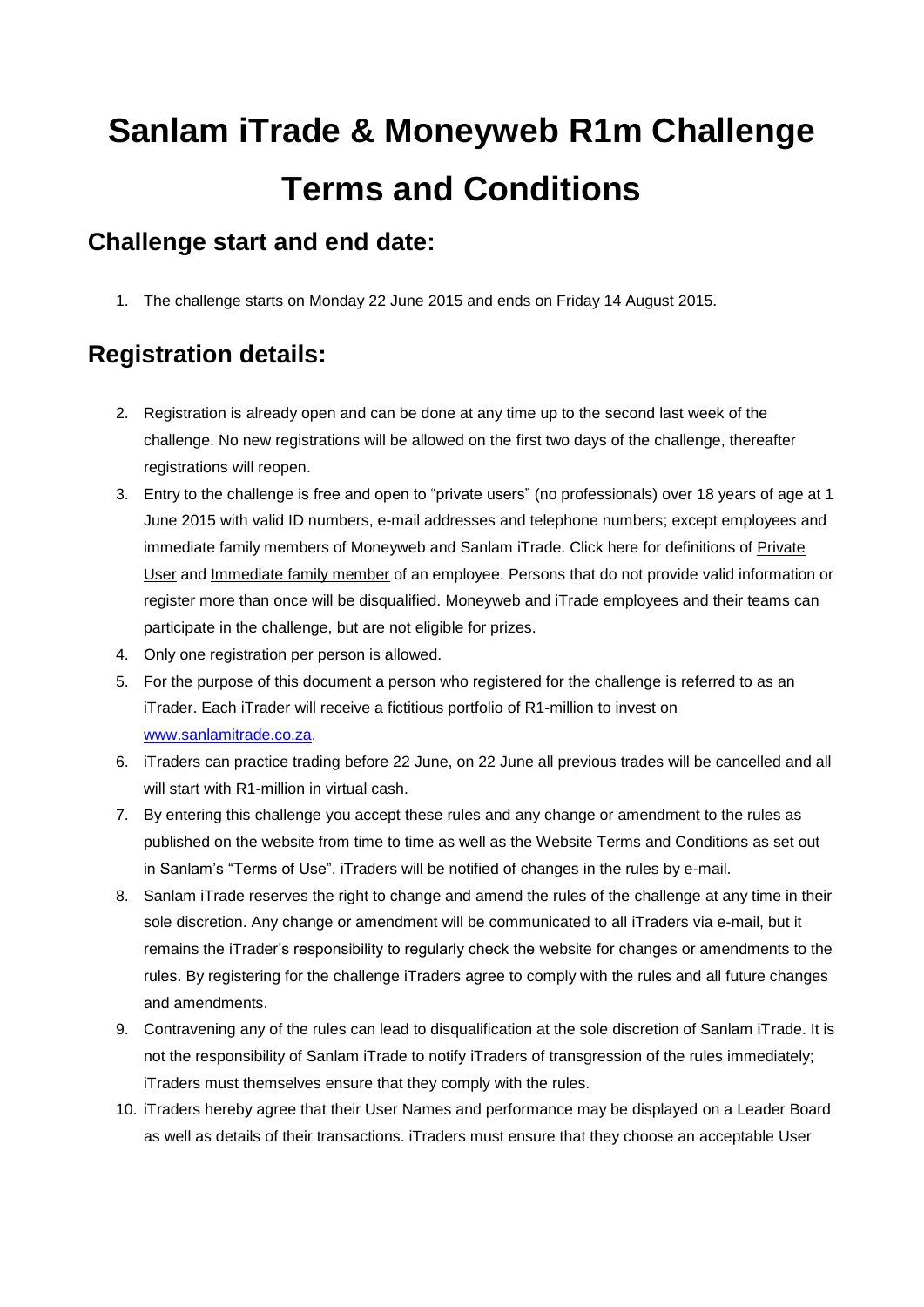Name for publication. iTraders hereby agree that their personal details may be used in the media to promote the challenge.

## **Virtual trading details:**

- 11. All buy and sell transactions can only be executed online and Internet access is therefore required. All transactions will take place on the Iress Virtual Trade Simulator (VTS) on the Sanlam iTrade platform.
- 12. The VTS can be accessed after logging in with your chosen user name and password on [www.SanlamiTrade.co.za](http://www.sanlamitrade.co.za/) or directly on http://[login.iress.co.za.](http://login.iress.co.za/) When logging in directly to Iress, add the following to your user name: @iTradeR1M (not case sensitive). Example: username@itrader1m.
- 13. iTraders can only trade in the Top 100 shares (plus minus 100) on the JSE as contained in the Top 40 Index and the Midcap 60 Index, as well as ETFs. The lists will be available as watch-lists on the VTS under "Quote".
- 14. No short sales of shares will be allowed, only long positions.
- 15. Orders can be placed at any time, but trading will take place between 9:00 and 16:50 on JSE trading days unless the JSE changes trading hours. Orders placed after 16:50 will be entered into the market on the next trading day. Virtual trading will not be allowed in the opening and closing auctions, or any other auctions of the JSE as bid and offer prices can fluctuate a lot. Sometimes intra-day auctions take place during trading hours. Trades that are concluded in any auction can be reversed when Sanlam iTrade becomes aware thereof.
- 16. All trades will attract virtual broking fees of 0.5% of the value of the transaction.
- 17. You will buy if the maximum Bid price you enter on your order is equal to or higher than the Offer/Ask price on the JSE. You will sell if the minimum selling price on your order is equal to or lower than the Bid price on the JSE.
- 18. There is no volume check, so all trades will be filled if the order matches the bid or offer price as explained above.
- 19. No provisions are made for dividends, rights issues or other corporate actions except where, in Sanlam iTrade's sole discretion, an adjustment is deemed necessary in exceptional circumstances, not normal dividends etc. Applications for adjustments must be made within 3 working days of the event via e-mail to [head@sanlamitrade.co.za.](mailto:head@sanlamitrade.co.za)
- 20. On the Iress VTS the Basis column refers to dividends. GT indicates that a share is cum dividend (with dividend) and XD indicates it is ex dividend. In cases of dividends bigger than 1% of the share price it will be better to sell shares Cum Div and buy back Ex Div. Usually a share will fall by the amount of the dividend on the Ex Div day. As explained above no provision is made for dividends in the VTS.
- 21. Portfolios cannot be reset during the challenge.

#### **Prizes:**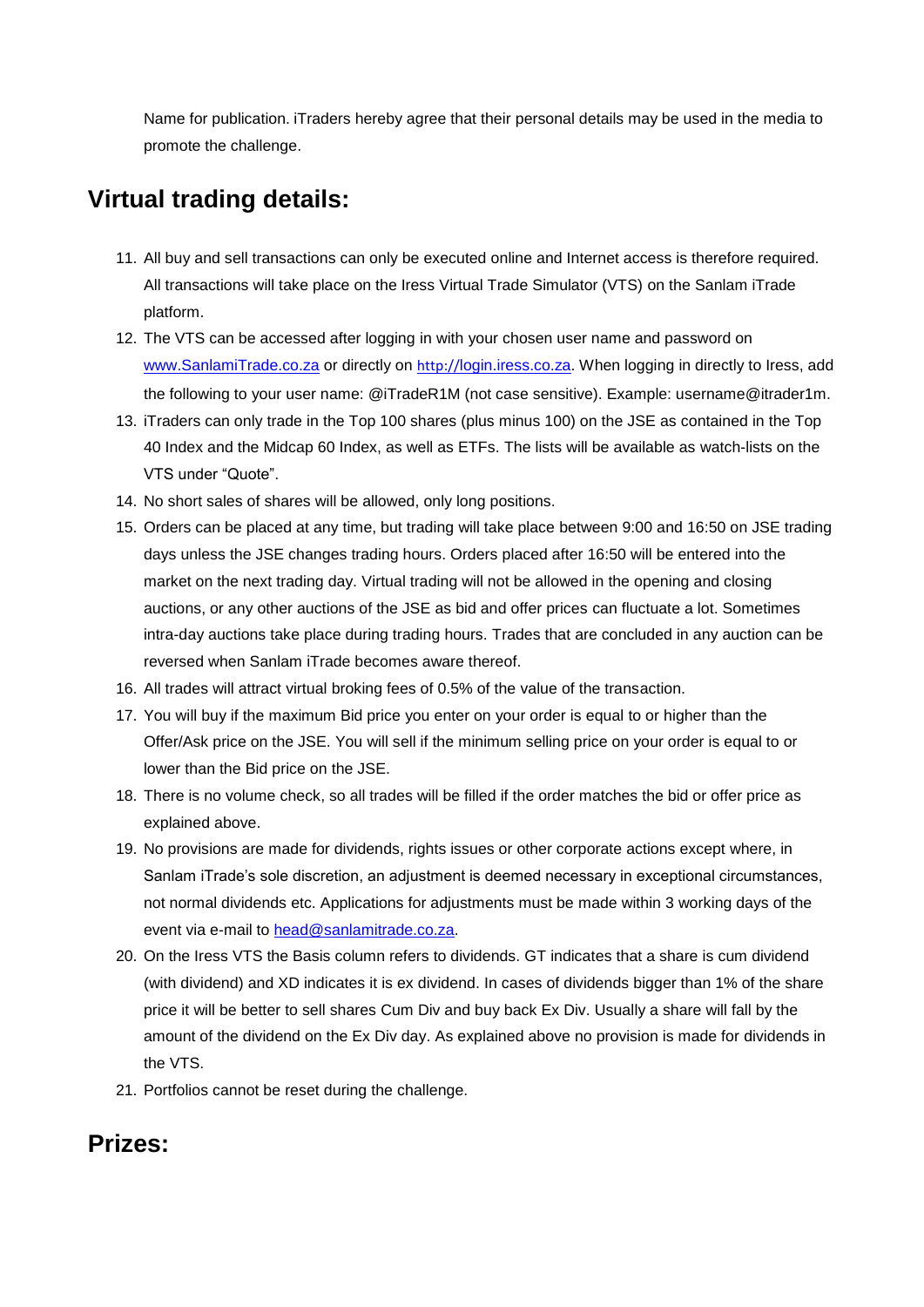- 22. The winners will be determined only by the virtual cash position at the end of the challenge. iTraders must therefore sell their instruments before the end of the challenge to be eligible for prizes.
- 23. The winner will be announced at The Money Expo in Sandton organized by Moneyweb to be held on 21 and 22 August. See [www.Moneyweb.co.za.](http://www.moneyweb.co.za/)
- 24. The overall winner is the iTrader with the biggest virtual cash balance at the end of the challenge. The overall winner wins R100 000 plus free access as an "iTradePro" client with Sanlam iTrade for a year, valid until September 2016. The winner must register online as an "iTradePro" client and comply with all the requirements for registration.
- 25. The existing iTrade client that is linked in a group with the overall winner will win R10,000. If there is no existing iTrade client linked to the winner, trading on his own, the R10,000 will be donated to a national charity organization chosen by the winner. If the winner is also the existing iTrade client leading a group, he or she will also win the R10,000.
- 26. The top 100 Traders with the biggest virtual cash balances win free access as standard "iTrade" clients for a year until September 2016. Winners must register online as "iTrade" clients and comply with all the requirements for registration.
- 27. In the event of a tie, the prize money will be split.
- 28. The decision of Sanlam iTrade is final and Sanlam iTrade need not explain their decisions.
- 29. Every iTrader is responsible for his or her own tax that may arise as a result of any prizes won. Accordingly, iTrader are advised to seek their own taxation or legal advice regarding their participation in the challenge. Sanlam iTrade may withhold any portion of prize money for the purposes of taxation if this is deemed necessary.
- 30. In the case of disqualification, any prize money already awarded must be refunded to Sanlam iTrade within 14 days of being notified via e-mail.

#### **Legal:**

- 31. iTraders are reminded that it is a criminal offence to transgress any of the provisions of the Securities Services Act 36 of 2004. iTraders are specifically reminded that it is a contravention to manipulate real share prices on the JSE in any way.
- 32. The challenge is a "Best effort" service. Sanlam Private Wealth, Sanlam iTrade or its agents will not be held responsible for any interruption, unavailability or technical problem encountered by the website or any communication network, nor any loss of data, orders or other form of communication. Sanlam iTrade does not warrant that access to the website service will be available, uninterrupted, free from delay or error-free, or that any defects in the website will be corrected.
- 33. If, for any reason, the website does not function as intended due to any cause that affects the administration, website security, fairness, integrity or proper conduct of the challenge, Sanlam iTrade is entitled in its sole discretion to cancel or terminate or modify or suspend the challenge, or take any other action that may be available. No claim can in such case be instituted against Sanlam Private Wealth, Sanlam iTrade, Moneyweb or any of their agents.